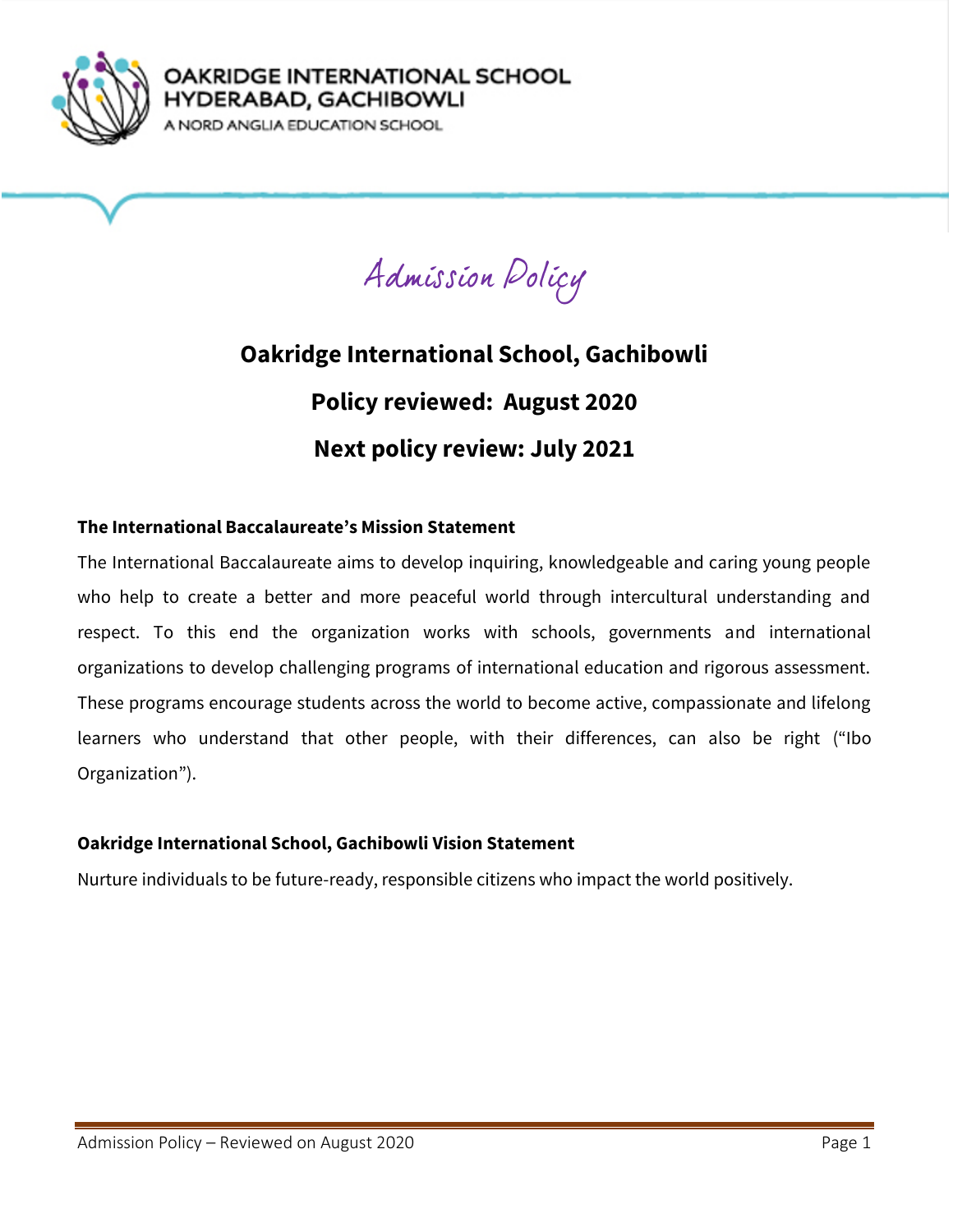

A NORD ANGLIA EDUCATION SCHOOL

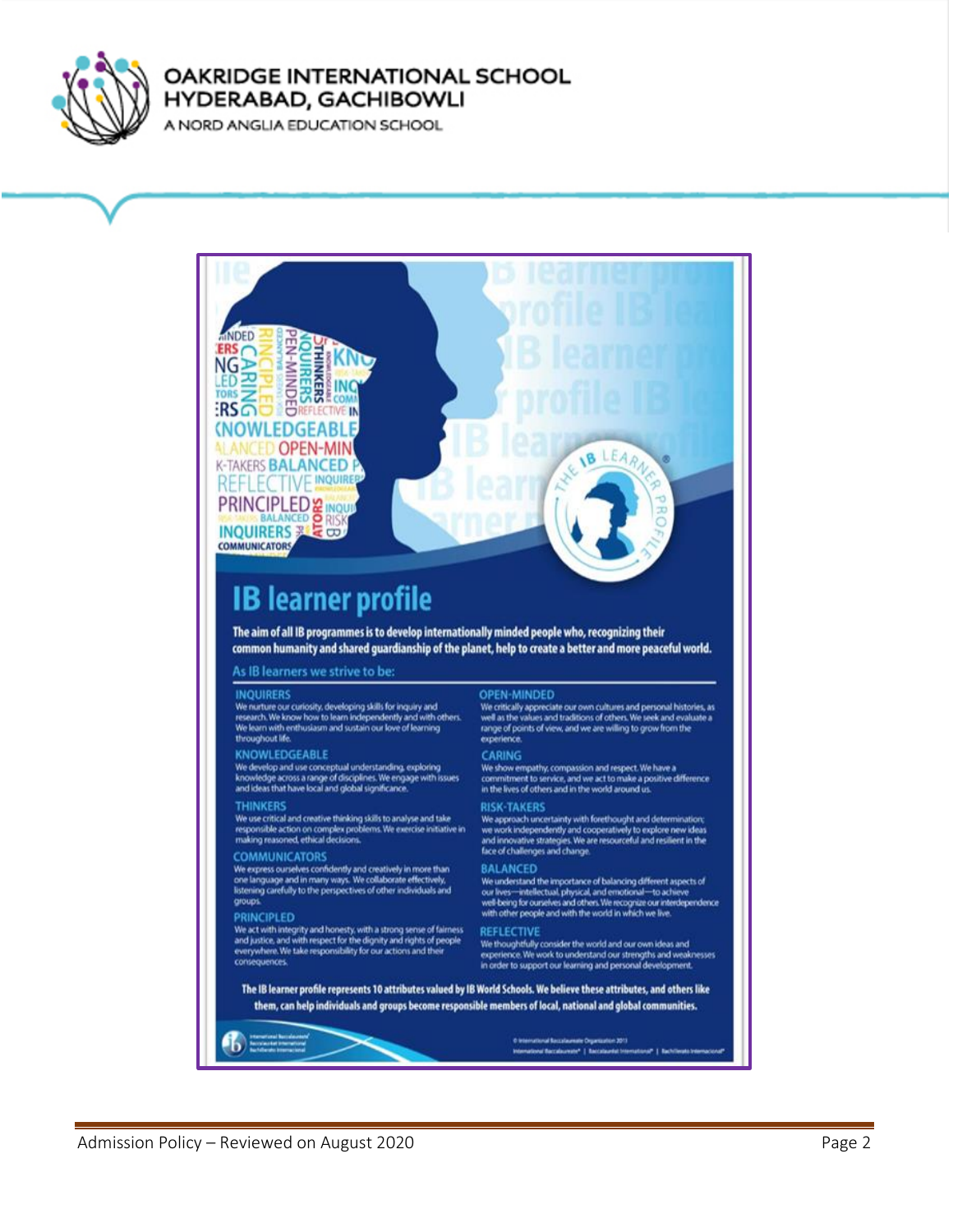

# **OAKRIDGE INTERNATIONAL SCHOOL**<br>HYDERABAD, GACHIBOWLI<br>A NORD ANGLIA EDUCATION SCHOOL

| <b>Table of Content</b>                         |                     |  |
|-------------------------------------------------|---------------------|--|
| <b>Topics</b>                                   | <b>Page Numbers</b> |  |
| Admission policy                                | 4                   |  |
| Non-Discrimination                              | $\overline{4}$      |  |
| <b>Admission Standards</b>                      | $4 - 5$             |  |
| Age Requirement and Grade Placement             | 6                   |  |
| English as Additional Language Admission Policy | $\overline{1}$      |  |
| <b>Admission Procedure</b>                      | $8 - 10$            |  |
| Diagnostic Test and Interview                   | $10 - 11$           |  |
| <b>Admission Cancellation</b>                   | 11                  |  |
| Conditional/ Provisional Admission              | $11 - 12$           |  |
| Links with other policies                       | 12                  |  |
| FAQ'S                                           | $13 - 14$           |  |
| Annexure                                        | $14 - 15$           |  |
| Glossary                                        | $15 - 16$           |  |
| Bibliography                                    | 16                  |  |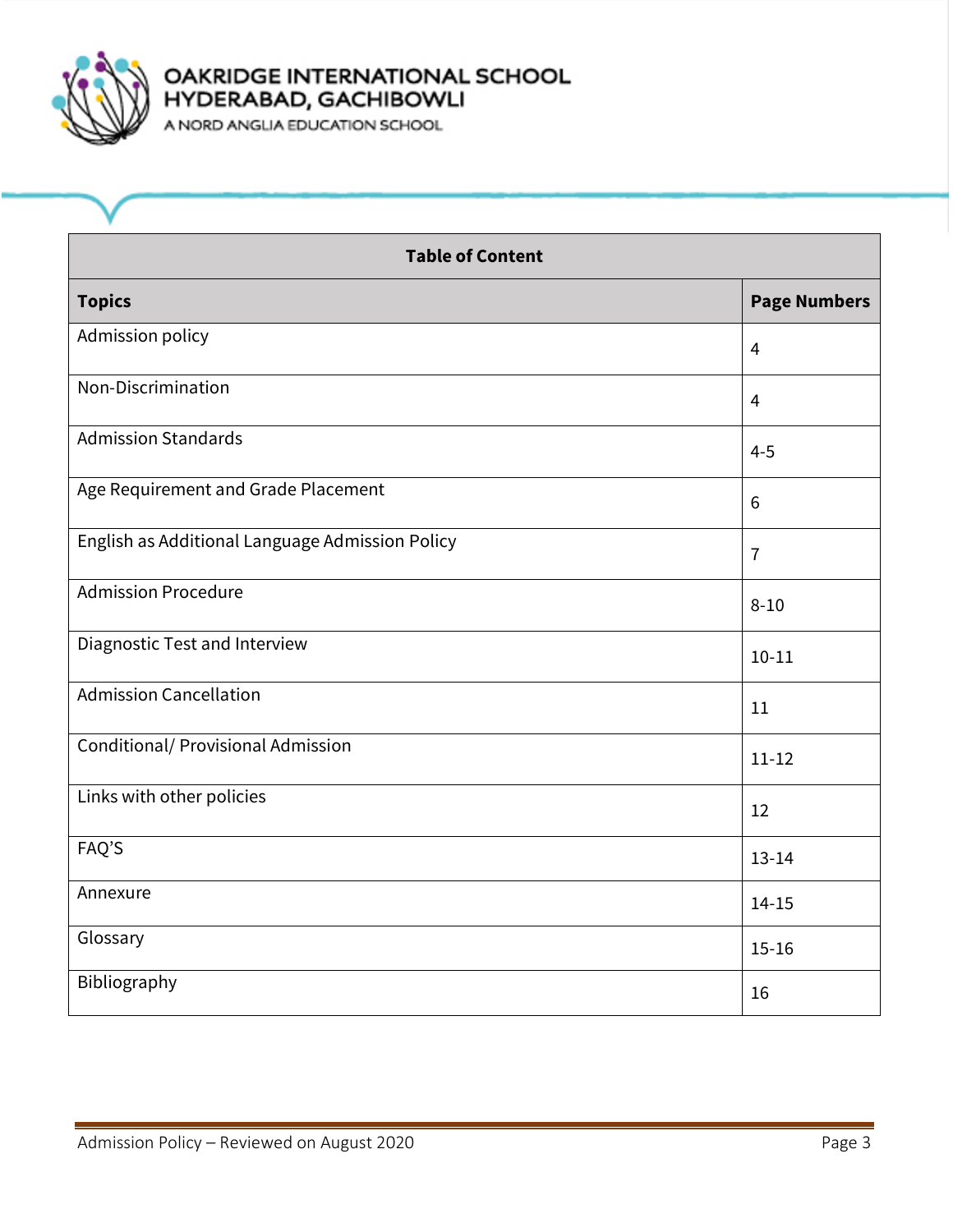

NORD ANGLIA EDUCATION SCHOOL

# **Admission Policy:**

Student eligibility shall be determined based on Board policies and in compliance with host country regulations. It is a document developed by a committee of coordinators and administrators from Oakridge International School. This document provides an overview of Oakridge International School, Gachibowli's (Henceforth, OIS) beliefs and practices regarding student admission. The origin for this policy is the philosophy of inclusive education and Nord Anglia Education philosophy of ambitious future for all learners.

# **Non-discrimination:**

Oakridge International School- Hyderabad celebrates the range in our community. Thus the admission policy ensures that every student is treated with dignity and respect and guarded from intimidation, discrimination, physical harm and/or any form of harassment from other students and/or school staff at the time of admission. The school treats all students equally no matter gender, race, national or ethnic identity, sexual orientation or religion in allowing them access to courses of study, career guidance, preparation and qualifying examinations for further study, athletics and cocurricular activities. Within the bounds defined in Board policy or by host government directive, OIS accepts for admission of students with special needs as long as such cases can be accommodated within available school resources that include physical space, trained faculty and impact of student's enrollment on the training of other students.

# **Admission Standards:**

The admission process is clearly reviewed from time to time to incorporate changing global requirements.

- Student eligibility shall be determined based on school policies, program requirements and in compliance with host country regulations.
- Students will be observed to identify the needs for scaffolding learning at the time of admission. This will provide the ability to meet the school's academic standards, successful history of academic performance and appropriate personal conduct.
- This is evaluated by the school through an assessment process which involves written evaluation, face to face interview and reports (academic and all other relevant reports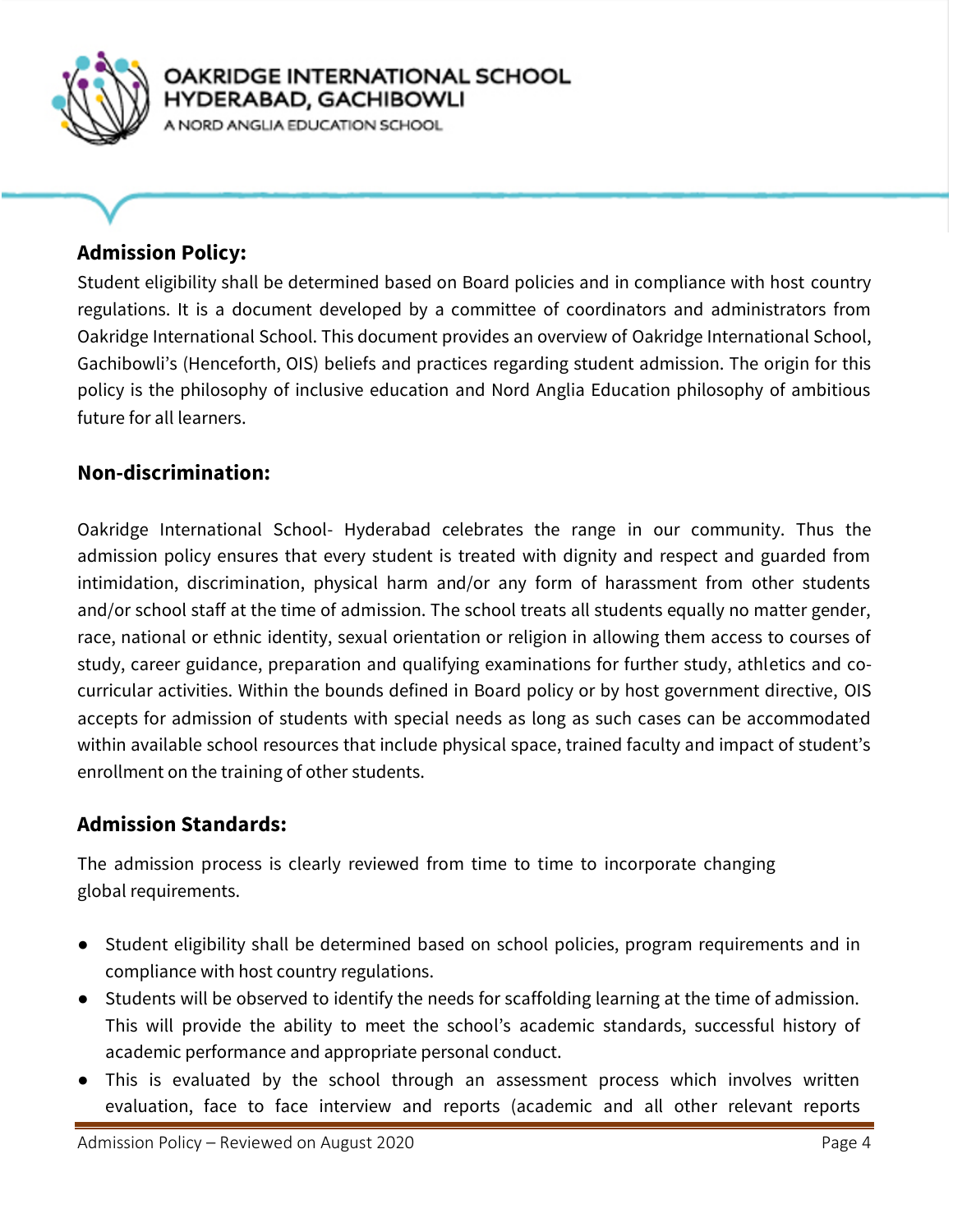

NORD ANGLIA EDUCATION SCHOOL

depending on the year group and the programme applied for) from the previous school (where applicable). Playful session and Informal interaction are a part of Pre-Primary class.

- The school admits students whose academic and personal needs can be met by the programs.
- The school will be able to meet any special needs of the student.

The school accepts applications for admission throughout the school year and places students for start dates at the beginning of the Terms in an academic session – June, October or January. Occasionally, mid-term placements are accommodated, but only if there is a commitment from the student to continue with the ongoing program.

# **Age requirement and grade placement:**

The applicants for admission into all grades in the school come from many different countries across the globe. While the school understands and recognizes the applicants come from different educational systems with varied enrolment practices with regard to grade names, calendar years and grade progression criteria, the school follows the Grade Placement. The June 1 cutoff date and grade placement protocol reflects what we believe to be the most appropriate classification for the social, emotional and academic wellbeing of children attending the school. The placement of students to a particular grade or grade section basically is determined by two factors – Age criteria and Class balance.

**Class Balance:** The class size is restricted to twenty-five students across the school. As a coeducational international school, we try to the extent practicable to maintain a balance of genders, abilities and nationalities in each of our grade years and classes. The Class composition aims at the best benefit for peer learning and compatibility. Some justifying circumstances such as the need for a student to repeat a year or accommodating the child of an incoming faculty member may dictate the need to exceed the maximum class size. In these instances, the maximum class enrollment will not exceed the set threshold by any more than two students.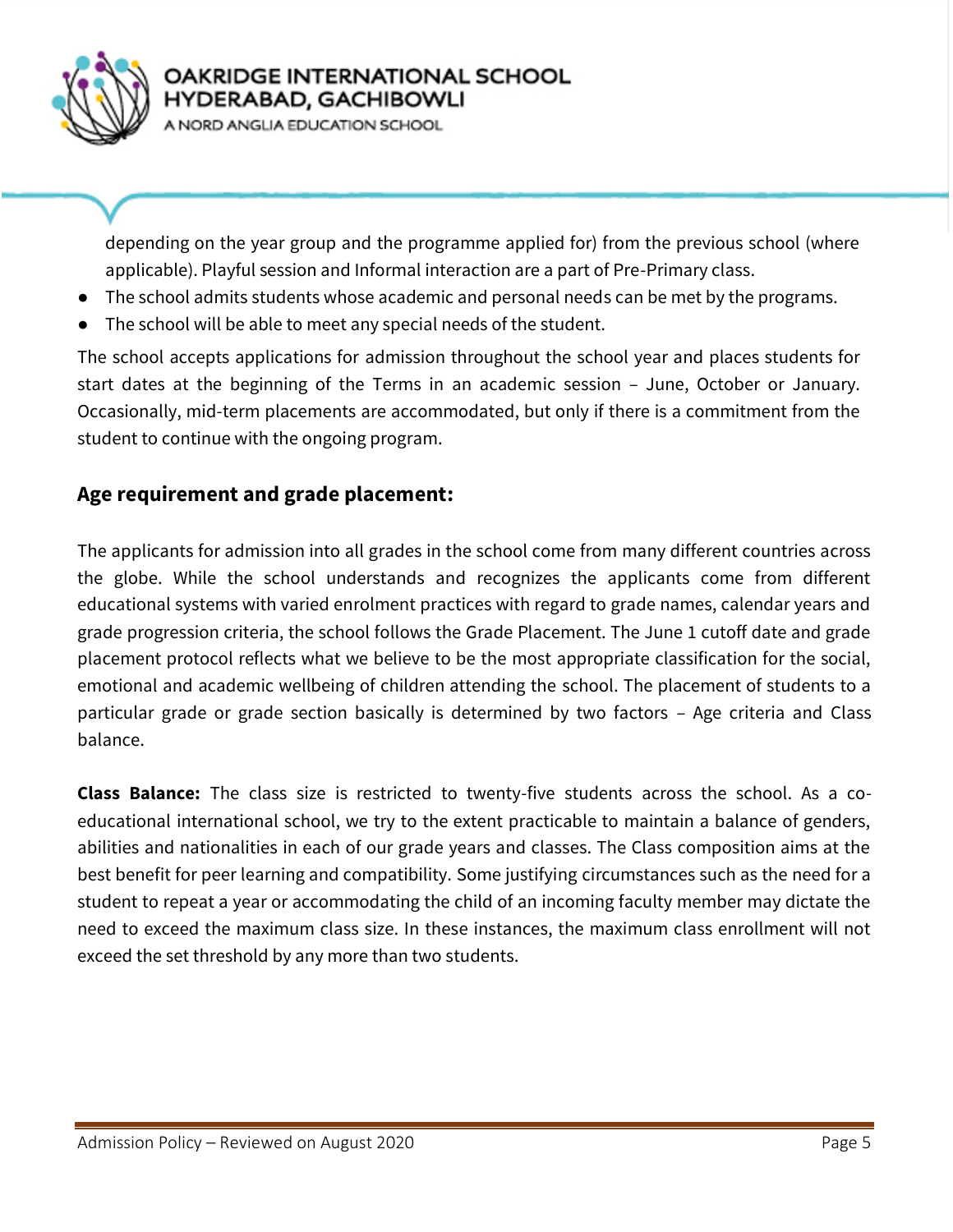

A NORD ANGLIA EDUCATION SCHOOL

# **Age Criteria and Grade Placement**:

| <b>Class</b>    | Age by 1st of June of the Joining Year |
|-----------------|----------------------------------------|
|                 |                                        |
| Nursery         | 2.5-3.5 yrs                            |
| EY1             | $3.5 - 4.5$ yrs                        |
| EY <sub>2</sub> | $4.5 - 5.5$ yrs                        |
| Grade 1         | $5.5 - 6.5$ yrs                        |
| Grade 2         | $6.5 - 7.5$ yrs                        |
| Grade 3         | 7.5 - 8.5 yrs                          |
| Grade 4         | 8.5 - 9.5 yrs                          |

| <b>Class</b> | Age by 1st of June of the Joining Year |
|--------------|----------------------------------------|
|              |                                        |
| Grade 5      | 09.5 - 10.5 yrs                        |
| Grade 6      | $10.5 - 11.5$ yrs                      |
| Grade 7      | $11.5 - 12.5$ yrs                      |
| Grade 8      | 12.5 - 13.5 yrs                        |
| Grade 9      | 13.5 - 14.5 yrs                        |
| Grade 10     | 14.5 - 15.5 yrs                        |
| Grade 11     | 15.5 - 16.5 yrs                        |

Admission Policy – Reviewed on August 2020 **Page 6** Page 6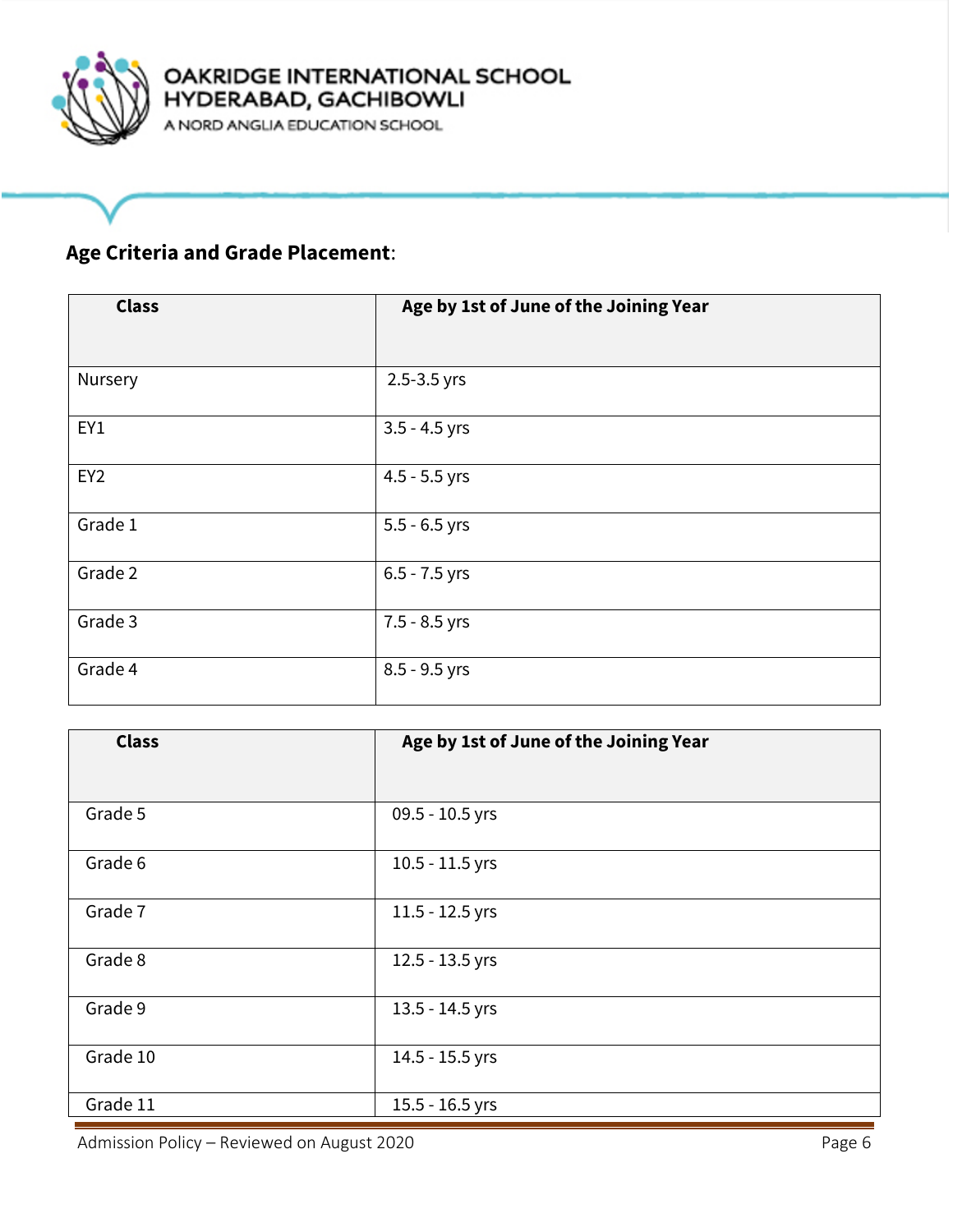

NORD ANGLIA EDUCATION SCHOOL

# **English as Additional Language Admission Policy:**

English is the primary language of instruction and communication across the school. However, being an IB school we are committed to multilingualism as a means of affirming cultural identity and developing international-mindedness. The term "multilingualism" in the OIS refers to linguistic ability in more than one language, and recognizes that each of a student's languages may be developed to different levels, and within different contexts, depending on their social and academic experiences.

In addition, multilingualism has cognitive benefits relating to:

- attention and focus
- problem-solving thinking skills
- thinking about language.

(Kessler, Quinn 1980; Zelasko, Antunez 2000)

Home and Family languages are considered while interacting with the students. The school offers a choice of Second Language to select from EY2(*"Resources.Ibo.Org")*.

#### **New to the language of instruction**

Students come to school with a wide range of language backgrounds, and for many students this may be the first time that they encounter the language of instruction used at school. Opportunities are provided to sustain Home and Family languages.

EAL specialists and classroom teachers work together to support additional language acquisition and academic achievement as part of the mainstream environment.

OIS have language support (EAL) and structures in place to ensure inclusivity for students for whom the language of instruction is not their home and family language or the language of their prior school experience.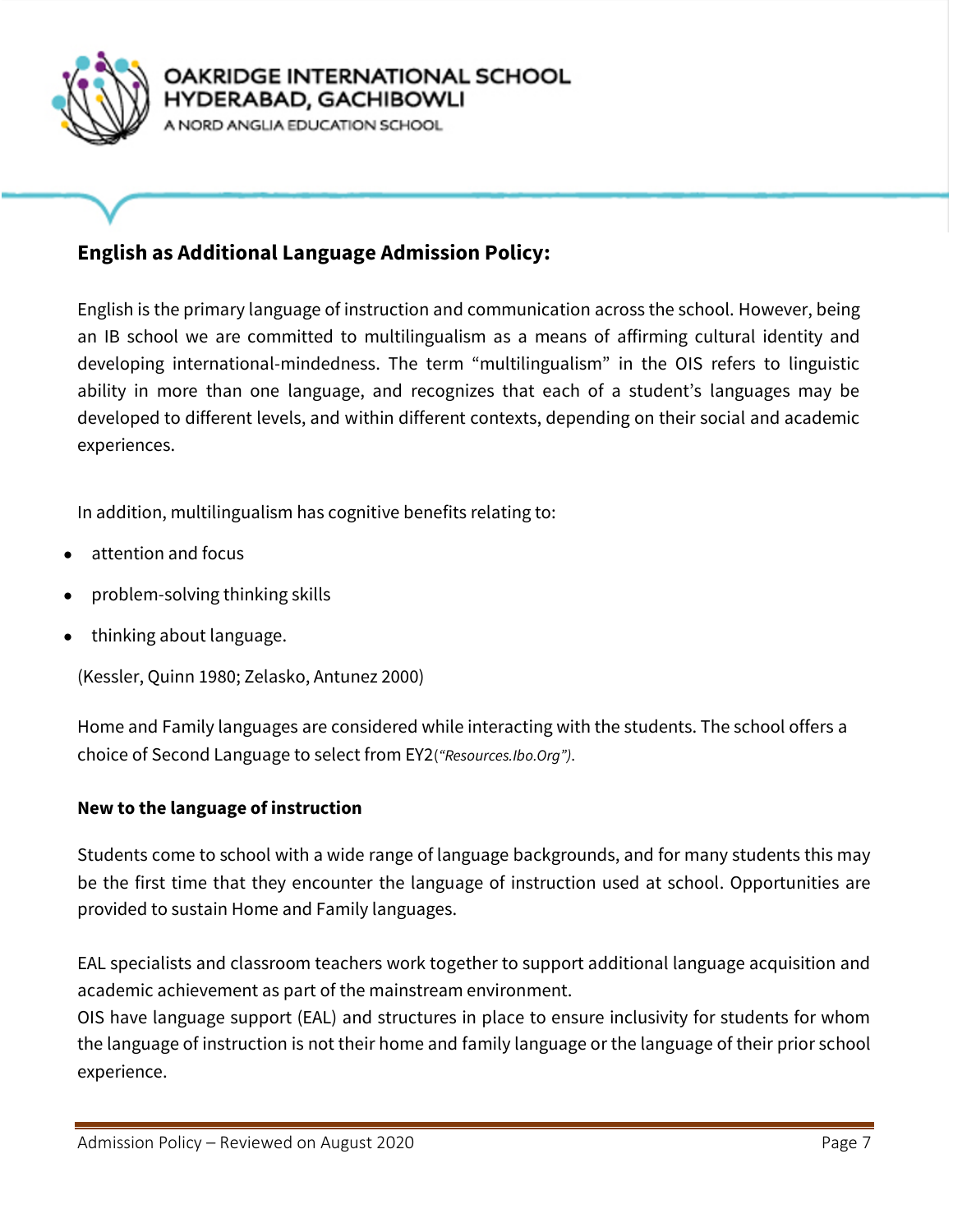

NORD ANGLIA EDUCATION SCHOOL

Students learning additional languages are simultaneously processing more than one language. Where the student is immersed in a language environment unfamiliar to them, there is an enormous amount of cultural information to be absorbed alongside the language, including unfamiliar patterns of social interaction. The OIS learning community is concerned with the well-being of all students and is aware of the needs of additional language learners.

English language proficiency is measured as part of the admission process for students entering grades 9 – 12. In order for students to be adequately prepared for the academic rigor of the 11th and 12th grades, they should be independent of EAL support before entering 11th grade. In order to ensure students' success in a demanding academic environment, EAL students are accepted in grades 9-12 depending upon their level of academic English and their academic records. Grade 9 applicants must demonstrate English language proficiency at the intermediate level or above in order to be considered for admission. Grade 10 applicants must demonstrate English language proficiency at the advanced level in order to be considered for admission. For students entering grade 1 through grade 8, their English language proficiency is measured once they have been admitted to the school. This data is used in a variety of ways, dependent upon the division the student is entering.

# **Admission Procedure:**

**STEP I:** Meeting with the student admission officer. The parent fills in the Inquiry form and seeks some admission information. The counsellor explains the principle beliefs of school, brief on the programs offered and process of admission to the parent and proceed to the next step in the process.

**STEP 2:** School Tour is organized for the parent by the school admission officer. During the school tour, the parent is introduced to the infrastructure and facilities. Opportunity to meet a teacher and watch a class in progress come along as per the day's routine.

**STEP 3:** The admission team will issue the application on parent's request. The filled in application with relevant details will be submitted to the school as per the specification.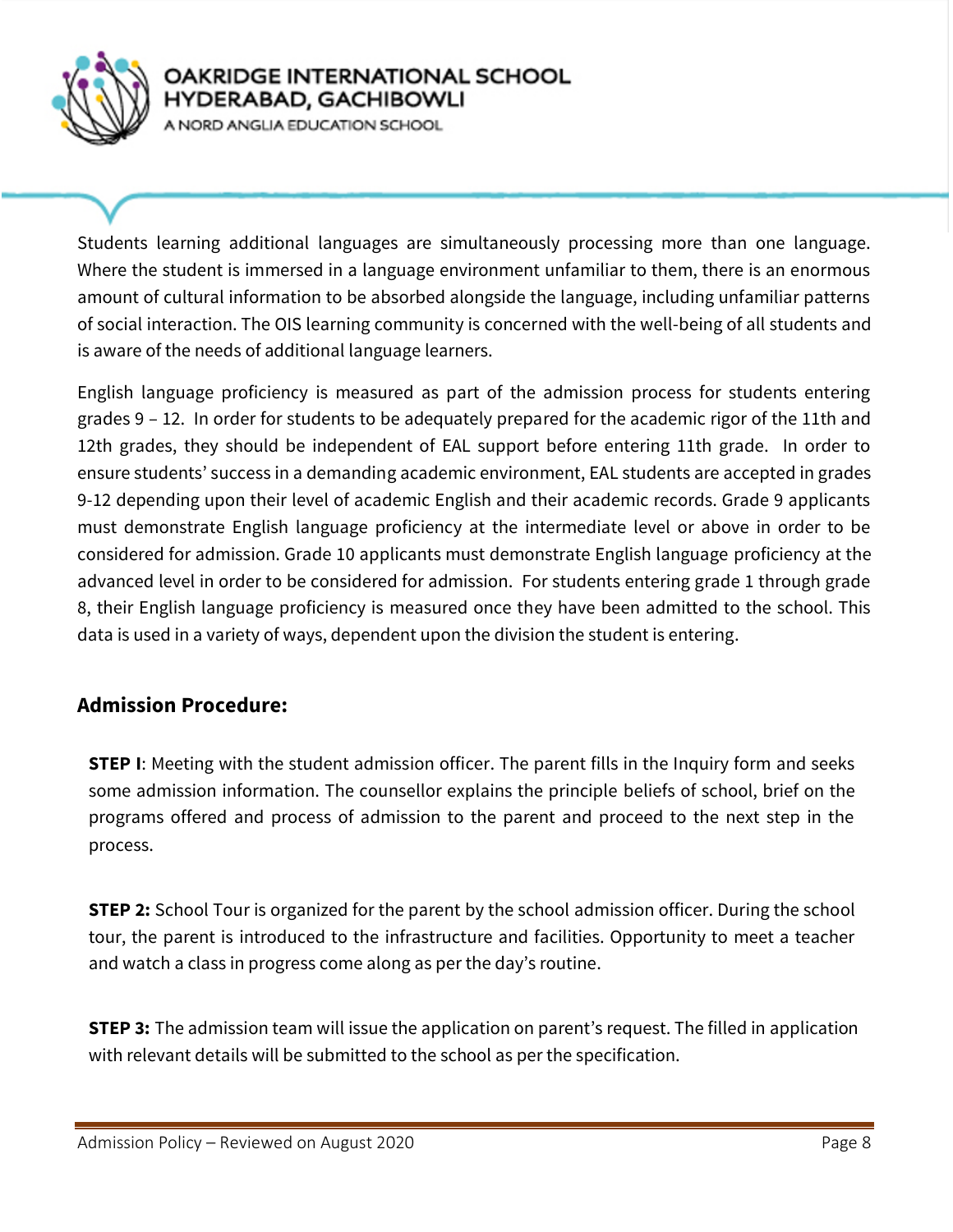

NORD ANGLIA EDUCATION SCHOOL

**STEP 4:** The applications are scrutinized and the admission team will schedule an observation date for the applicant. The observation is conducted by way of play activities, academic activities, written test or face-to-face interview as per the requirements mentioned in the observation criteria for the of the SOP catering to the placement criteria age/grade wise.

**STEP 5:** The applications are scrutinized and the admission team will schedule an observation date for the applicant. The observation is conducted by way of play activities, academic activities, written test or face-to-face interview as per the requirements mentioned in the observation criteria for the of the SOP catering to the placement criteria age/grade wise. This enables us to assess the child's learning skills and Grade suitability or readiness.

**STEP 6:** The observation records are analyzed by the respective grade wise academic team and the school's decision for the candidate's admission is published on school portal or through direct communication with the parent. The parents are given a timeline to complete the admission formalities and the process moves to next step. In situations of wait listing or admission denial also, the admission team communicates the same to the parents.

**STEP 7:** The admission is deemed to be complete on the payment of admission fee and submission of relevant documents to the school admission office. With that the family becomes a part of Oakridge family and gets eligible to receive News from OIS.

Post admission, the school facilitates for the smooth transition of the student and the family. Parent Orientation Programs, Front Bench meets, Parent Program connects and Learning-to-Learn weeks are planned to enable the student and family to be inducted into the school system.

- Admission shall be provisional till all documents are submitted at school office and are found in order.
- The student / parent shall be liable for any wrong information leading to cancellation of admission. All fee / dues paid shall be forfeited.
- In case the parent wants to withdraw the admission after registration, the school needs to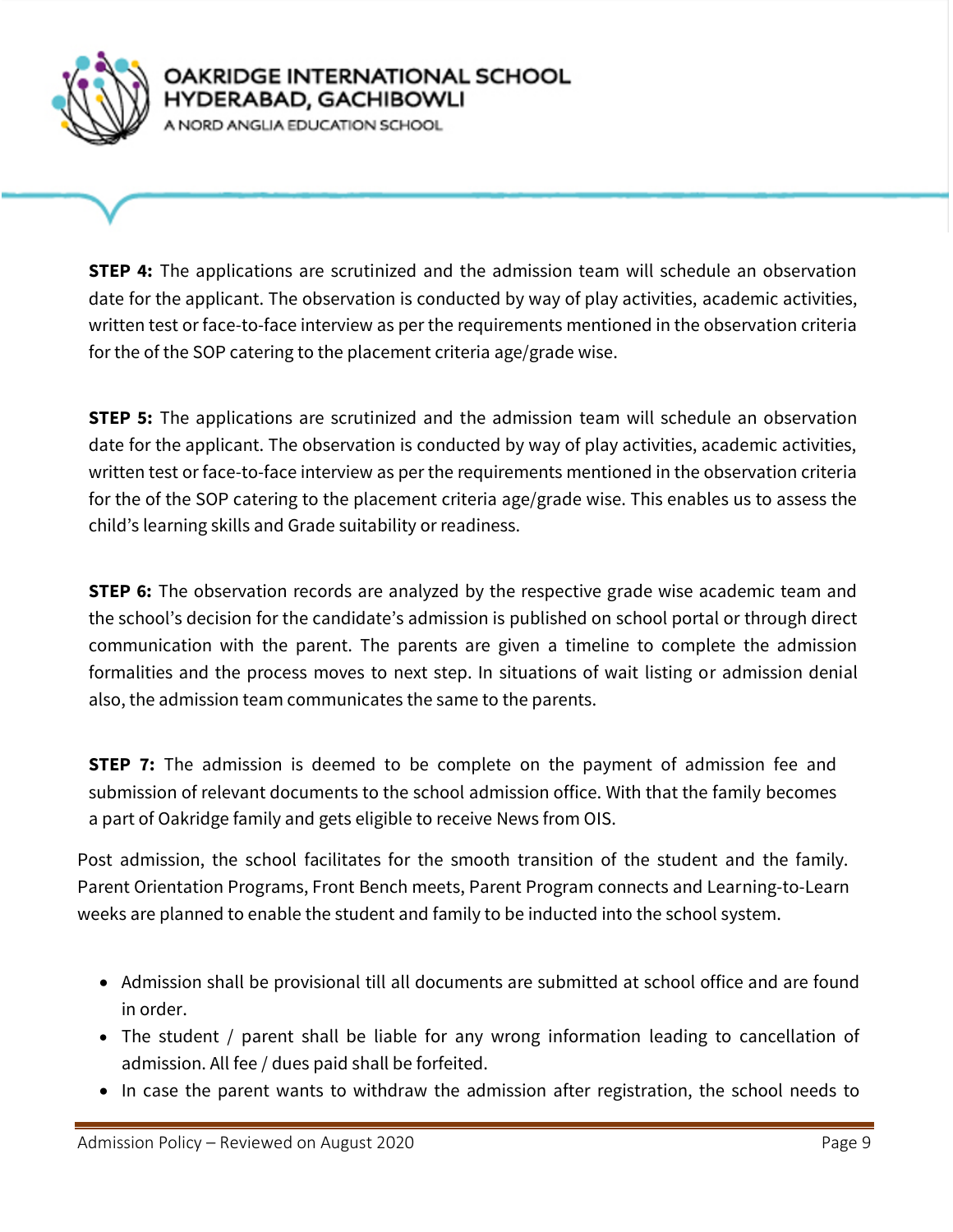

NORD ANGLIA EDUCATION SCHOOL

receive information on or before 31st May about withdrawal, along with the original copy of the receipt. Fees paid by the parent will be refunded 100% (Except application fee of 2000) within 15 working days.

# **Diagnostic Test and Interview**

The screening and interview process for admission into different school segments vary to meet the personal needs of the students and program needs of the school.

**Early Years -** Enrolments into Pre-Primary class are finalized and for admission by a play session and informal interaction to check for milestones achievement.

**Lower Primary** – Grade I & III applicants are screened for admission by way of informal interactions and observation in academic activities like word building or creative writing to assess the language readiness and math related fun learning activities to check the logic and reasoning ability of the aspirant.

**Upper Primary –** Grade IV to V applicants are required to meet with a member from the academic team – teacher or coordinator or head for an informal interview. The current school's academic records and teacher's letter of recommendation become important for the admission analysis. Aptitude test for admission into these Grades will target to assess the need of the applicant to access the curriculum.

**Middle School** – Grade VI to VIII applicants are required to have an informal interview and present the previous year reports and teacher recommendation letter. It is a requirement to present the student's academic records of minimum three continuous and latest previous years. In reviewing an applicant's eligibility, we look at his/her school records as well as letters of recommendation. The student is required to present some form of writing to assess the language need which is crucial to access curriculum and may also require to take an assessment test in Math or science as suggested by the admission officer. Prior to or after completion of the test, the student will normally be interviewed.

**High School** – Grade IX to XII applications will be reviewed by the academic coordinators in great detail – The student's previous academic records, letters of recommendation,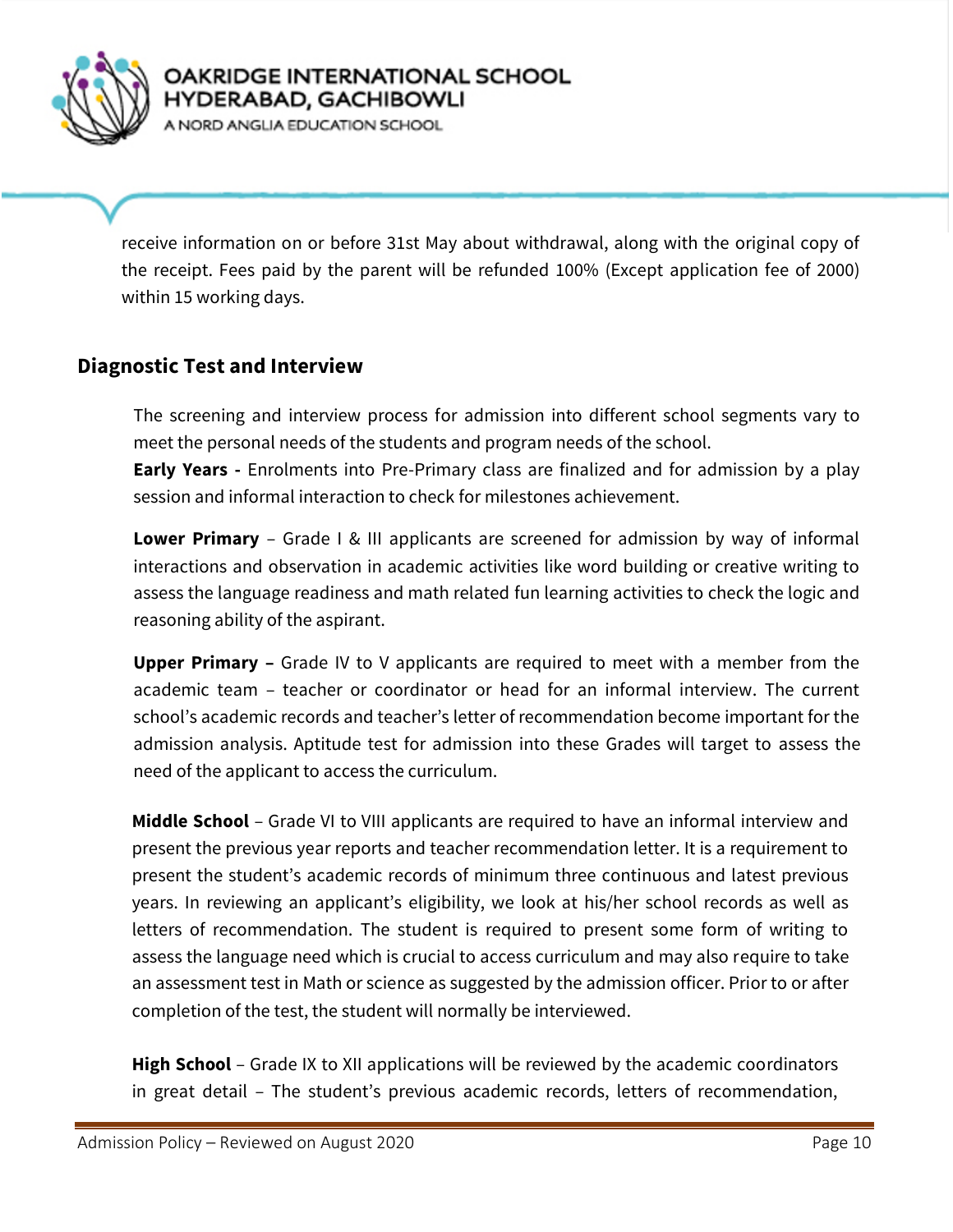

**NORD ANGLIA EDUCATION SCHOOL** 

performance in assessment test conducted by school and personal interview are all analyzed by two or more members before releasing the consent for admission. Informal meeting with the head of school is strongly recommended at this point of time.

# **Admission Cancellation:**

The School reserves the right to cancel any admission when any or all of the following conditions apply:

- The student/ parent provides wrong information at the time of admission/ in application.
- The student's learning response is not satisfactory and the school cannot do more with given available resources
- The student's attendance record is poor.
- The student shows to be disruptive and detrimental to the school culture and student community.
- In the event of a student's withdrawal from School due to any of the above reasons, no tuition refund will be granted.

# **Conditional/ Provisional Admission:**

A conditional placement is offered to the applicants when the school is not sure if the candidate will succeed as a learner in the school setting. This offer allows candidates an opportunity to prove themselves, and also to determine if the School is an appropriate learning environment for the individual. Students admitted on conditional Placement status are reviewed within 6 weeks of admission and then again after the first three months and parents are given appropriate feedback on status. The students' admission will become regular if the concerned academic team feels the student is thriving in this environment. If the team feels the child is not benefitting from the learning offered by school, the parents will be recommended to withdraw the student from this school and if possible, recommend a more suitable place for better nourishment and learning for the student.

 Conditional Admission is also offered to online applicants who are offered seat based on only previous year records without personal interaction. The admission may mature to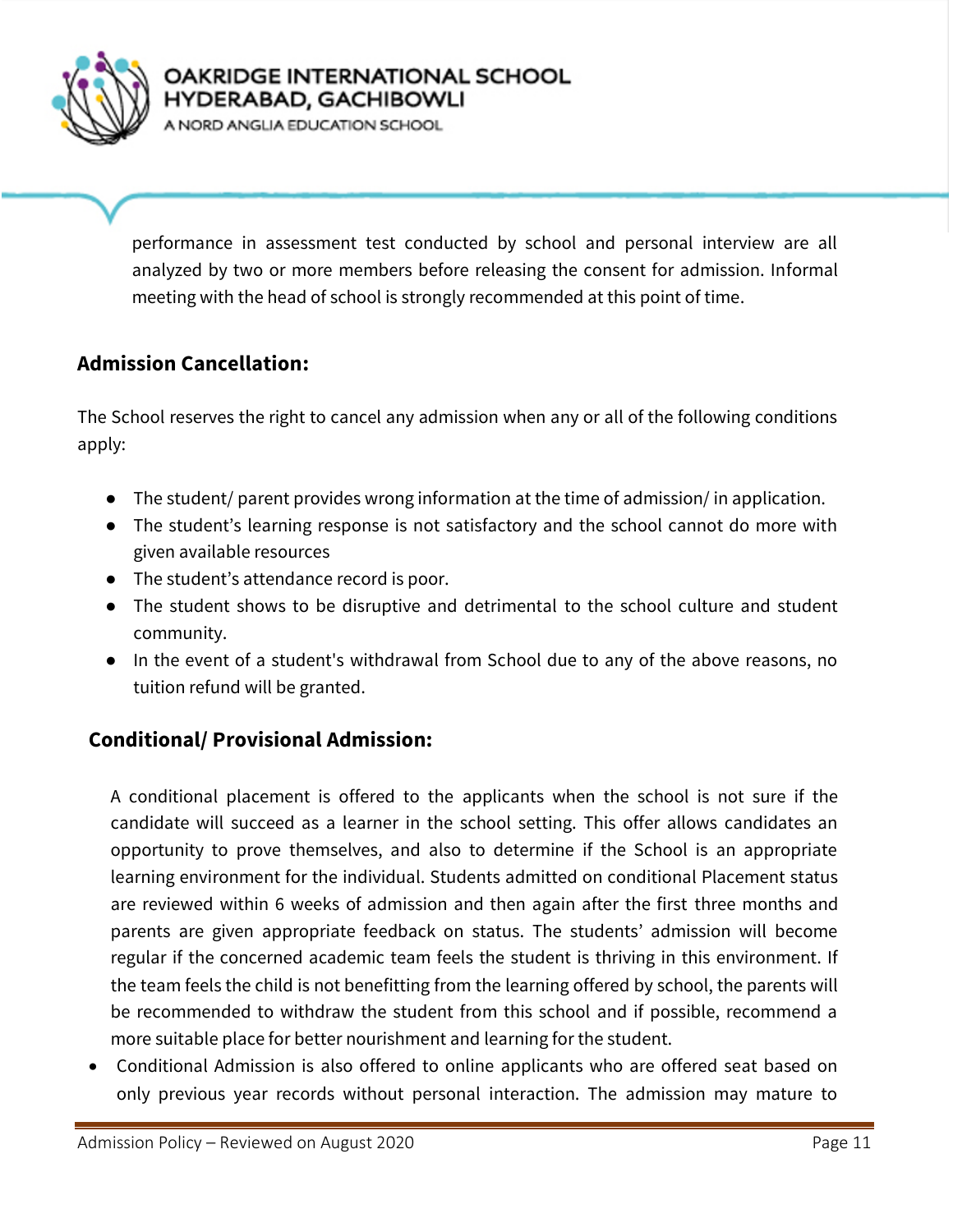

NORD ANGLIA EDUCATION SCHOOL

regular admission after qualifying in the on campus observation.

 No refunds will be returned for tuition or fees already paid for the term under circumstances of mid-term withdrawal due to lack of progress or poor performance of the student on conditional placement.

# **Link with other Policies:**

The Admission policy works in tandem with the other policies of the school.

**The Language Policy:** As a result of assessments a feedback is given to the student and parent. This promotes in devising strategies for future learning. Home and Family languages are considered while interacting with the students. The school offers a choice of Second Language to select from the EY2(Early Years)

**The Academic Integrity Policy:** Admission policy is closely linked to Academic Integrity policy at OIS. The cancellation of the admission policy is based on the principles of Academic Integrity policy which values personal integrity and principled actions. Thus students/ guardians are expected to sign an undertaking and a contract authenticating the originality of their documents and credential submitted. Furthermore, in consonance with the Academic Integrity policy, an admission of a student can be cancelled if the student/ parent is found guilty of providing fabricated or inaccurate information.

**The Inclusion Policy:** For the students with Special needs and EAL the school has a team of inclusion specialists. The assessments of these students are in consonance of the student's requirement of learning needs. The IEP's are set in collaboration with the parent, student and teacher. Assessments of these students are done based on their IEP.

#### **Assessment Policy:**

Admission policy is closely linked with assessment policy. The main objective of assessment policy is to diagnose the learning needs of the student. This information is shared with teachers and it involves the process of gathering and analyzing information about student learning. This helps us to identify what students know, understand and can do at different stages in the learning process. Teachers are expected to use assessment results to inform their planning of further learning experiences.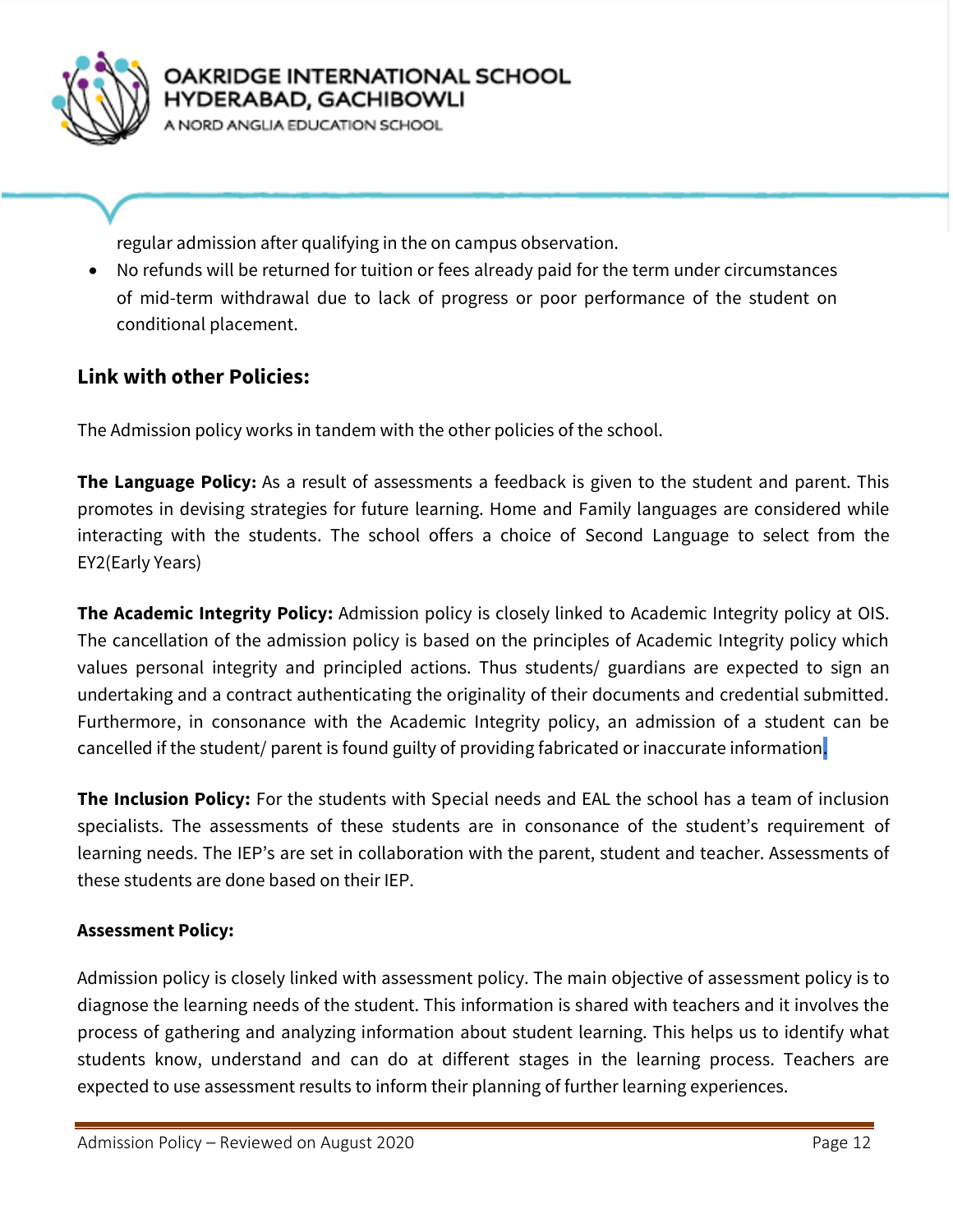

**NORD ANGLIA EDUCATION SCHOOL** 

# **FAQs**

#### Q. **When should I submit an application for admission?**

There is no set admission deadline; it's purely on grade level vacancies.

#### Q**. Can I enroll my child in OIS now?**

Yes. OIS has a rolling admission policy. The school accepts applications for admission throughout the school year and places students for start dates at the beginning of the Terms in an academic session – June, October or January. Occasionally, mid-term placements are accommodated, but only if there is a commitment from the student to continue with the ongoing program.

#### Q. **When does the admission of students for the coming school year start?**

We start enrolling students from August to January for next academic year.

#### Q. **What is the maximum number of students in a classroom?**

The maximum number of students in a classroom is twenty-five-twenty-seven (25-27) and it varies anywhere between 20 and 25, depending on a grade level.

#### Q. **Can my child leave the school campus during the day?**

OIS operates as a closed campus. If your child needs to leave the campus for any reason during the school day, please advise the main reception.

#### Q. **Are meals provided by the school?**

Yes. The school cafeteria provides lunch to the senior secondary segment. However, for early years a provision of breakfast and mid-day milk is also arranged. Payment for food is made quarterly along with the school fee.

#### Q. **Does OIS offer transportation for students?**

Yes, OIS offers a bus service route to various geographical areas in the city. The cost of this service is paid quarterly with other school expenses. We provide door to door pick up service for students, provided that they live in the scheduled bus route.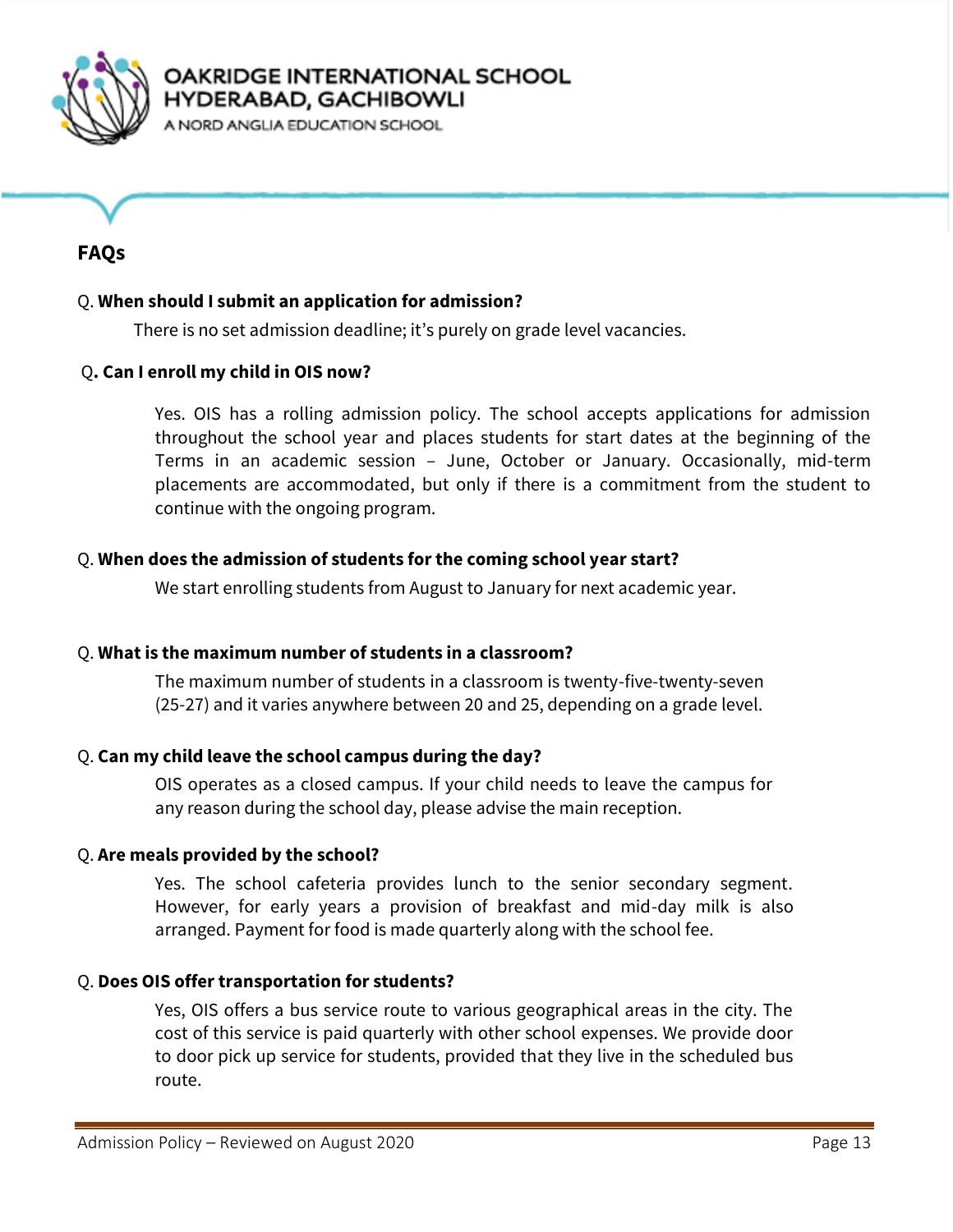

**NORD ANGLIA EDUCATION SCHOOL** 

#### Q. **Do you have boarding facilities?**

No. OIS is a school for day students. There are no boarding facilities or provisions for students whose parents/guardians live and work outside of Hyderabad.

#### Q**. What are the school hours?**

School starts at 8:20 a.m. and ends at 3:20 p.m.

#### Q. **Are there school uniforms?**

Yes. Students are expected to wear school uniforms on a daily basis.

On other events of the school, appropriate standards of dress code should be maintained.

# Q: **Is it possible for my child to receive native language instruction during the school day if I am not a native English speaker?**

We have many nationalities and are not in a position to provide or facilitate native language instruction in any language other than English during school hours, 8:20 a.m. - 3:20 p.m. All instruction is in English. As part of our program, we offer French and Spanish as additional languages only. However, we provide EAL support to non-English speakers.

#### **Annexure:**

Requirements Prior to Admission

To finalize the placement for a particular student candidate, the following criteria should be fulfilled:

- The application to be filled with relevant details.
- The admission fee paid as per date lines.
- All relevant documents submitted to the admission office.
	- Birth certificate of the child
	- 6 passport size photograph of the child
	- 6 passport size photograph of parent each
	- Last three years' class records (if required)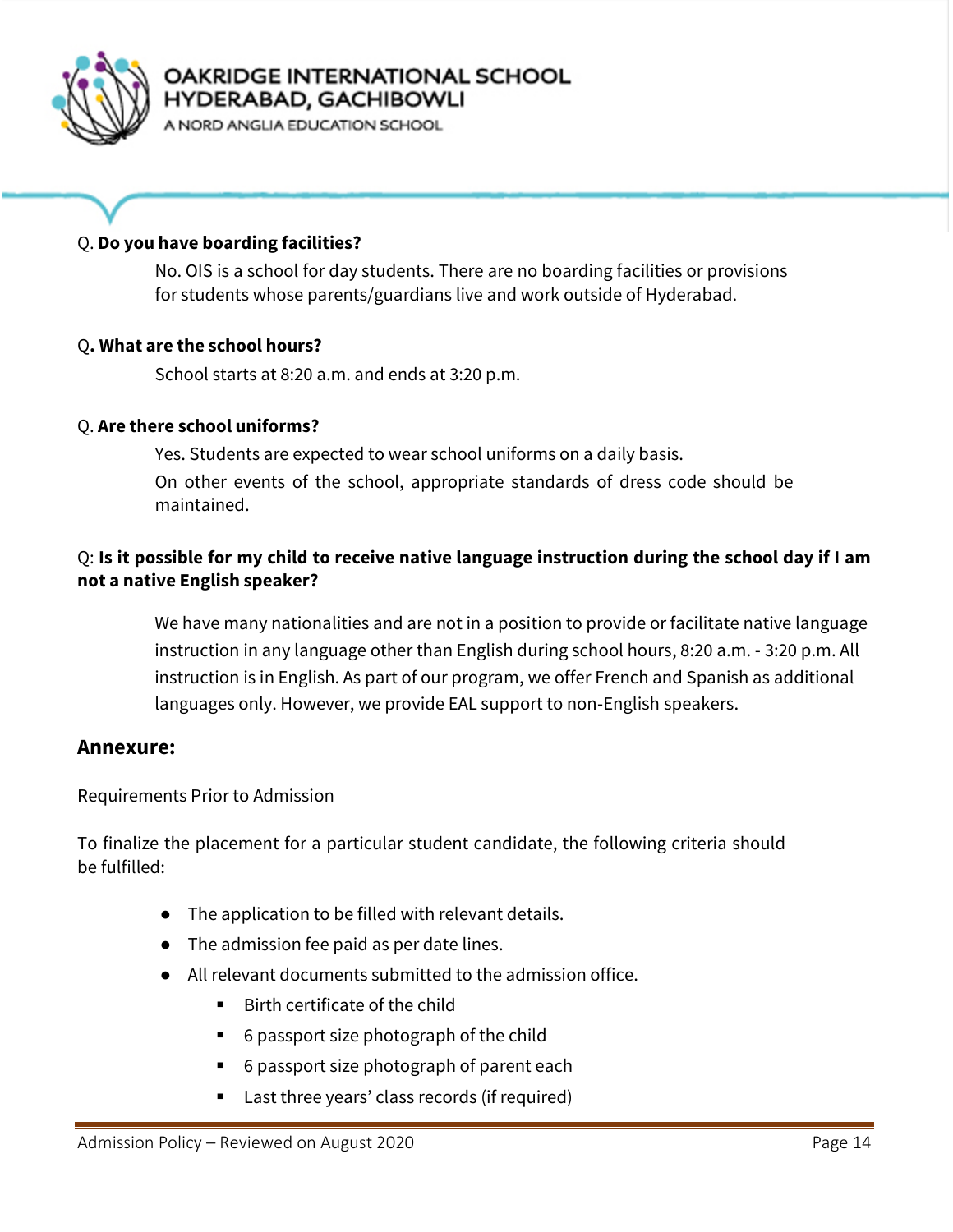

NORD ANGLIA EDUCATION SCHOOL

- Immunization/ vaccination reports
- Transfer certificate
- Evidence for approval from the Head of admission will have to be documented with the application.
- Letter to parents on the consent and confirmation of admission.

#### **Glossary:**

**Home and family language:** The language learned first, or known best, or used most, or all of these. As language learning occurs within a context, learners may have a "home" language and/or a "family" language, which is different to the language of instruction in the current school.

**Inclusive:** Inclusive education means increasing access to, and involvement in, learning and teaching for all students. Being an inclusive school means removing barriers to learning and involving everyone in the life of the school.

**Multilingualism:** The knowledge of two or more languages at any stage of acquisition or proficiency, reflecting the dynamic interplay between languages and the social behaviors associated with language.

**Scaffolding:** Scaffolding is the use of a variety of teaching strategies and tools to support a student's progression in their learning. Scaffolding is temporary, appropriate and responsive.

**Stakeholders:** A stakeholder is a person with an interest or investment in something. PYP stakeholders include students, teachers, staff, families and caregivers, as well as other significant adults in students' lives.

**Metacognition:** Metacognition is thinking about thinking. It is the ability to be aware of, reflect on and understand one's own thought processes.

**Metacognitive skills:** Metacognitive skills are the skills that students can use to monitor the effectiveness of their learning skills and processes, to better understand and evaluate their learning.